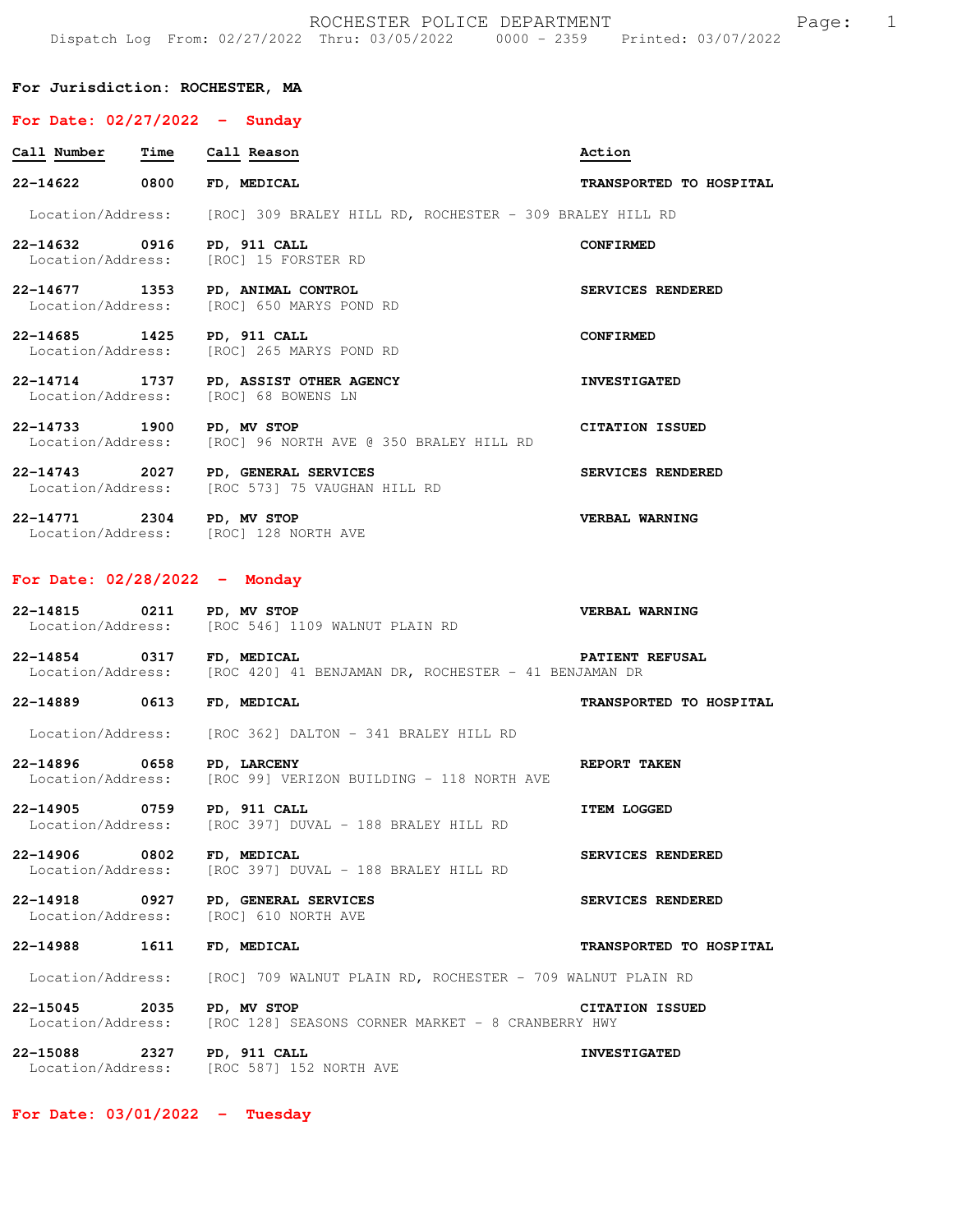|                             |      | ROCHESTER POLICE DEPARTMENT<br>Dispatch Log From: 02/27/2022 Thru: 03/05/2022 0000 - 2359 Printed: 03/07/2022 |                          | Page: 2 |  |
|-----------------------------|------|---------------------------------------------------------------------------------------------------------------|--------------------------|---------|--|
| 22-15181 0321 FD, MEDICAL   |      | Location/Address: [ROC 420] 41 BENJAMAN DR                                                                    | SERVICES RENDERED        |         |  |
| 22-15207 0637 PD, MV STOP   |      | Location/Address: [ROC] 9 MARION RD @ 0 MARYS POND RD                                                         | VERBAL WARNING           |         |  |
| 22-15209 0659 PD, MV STOP   |      | Location/Address: [ROC] BY THE BOG - NECK RD                                                                  | CITATION ISSUED          |         |  |
|                             |      | 22-15213 0707 PD, RADAR TRAFFIC PATROL<br>Location/Address: [ROC] NECK ROAD BOGS - NECK RD                    | <b>ITEM LOGGED</b>       |         |  |
| 22-15222 0835               |      | FD, MEDICAL                                                                                                   | SERVICES NOT REQUIRED    |         |  |
|                             |      | Location/Address: [ROC 397] DUVAL - 188 BRALEY HILL RD                                                        |                          |         |  |
| Location/Address:           |      | 22-15264 1238 PD, RADAR TRAFFIC PATROL<br>[ROC] NORTH AVE                                                     | <b>ITEM LOGGED</b>       |         |  |
| 22-15266 1243 PD, MV STOP   |      | Location/Address: [ROC 5001] ANNIE MAXIM HOUSE - 700 NORTH AVE Apt. #12                                       | <b>VERBAL WARNING</b>    |         |  |
| 22-15267 1250 PD, MV STOP   |      | Location/Address: [ROC] 566 NORTH AVE @ 661 NECK RD                                                           | WRITTEN WARNING          |         |  |
| 22-15272 1309 PD, MV STOP   |      | Location/Address: [ROC] 566 NORTH AVE @ 661 NECK RD                                                           | WRITTEN WARNING          |         |  |
| 22-15278 1358 PD, MV STOP   |      | Location/Address: [ROC] 566 NORTH AVE @ 661 NECK RD                                                           | VERBAL WARNING           |         |  |
| Location/Address:           |      | 22-15282 1402 PD, ADMINISTRATIVE TASK<br>[ROC 604] 201 NECK RD                                                | <b>MESSAGE DELIVERED</b> |         |  |
| 22-15281 1403 PD, MV STOP   |      | Location/Address: [ROC 42] OLD COLONY REGIONAL VOCATIONAL HIGH SCHOOL - 476 NORTH AVE                         | WRITTEN WARNING          |         |  |
| 22-15308 1626 FD, MEDICAL   |      |                                                                                                               | TRANSPORTED TO HOSPITAL  |         |  |
|                             |      | Location/Address: [ROC] 47 WALNUT PLAIN RD, ROCHESTER - 47 WALNUT PLAIN RD                                    |                          |         |  |
| 22-15313                    | 1652 | PD, GENERAL SERVICES<br>Location/Address: [ROC 1] ROCHESTER POLICE STATION - 29 DEXTER LN                     | SERVICES RENDERED        |         |  |
| 22-15338 1830 PD, MVC OTHER |      | Location/Address: [ROC] BURGESS AVE                                                                           | SERVICES RENDERED        |         |  |
|                             |      | 22-15356 2106 PD, ASSIST OTHER AGENCY<br>Location/Address: [ROC] CRANBERRY HWY                                | <b>ITEM LOGGED</b>       |         |  |
| 22-15371 2203 PD, MV STOP   |      | Location/Address: [ROC] 128 NORTH AVE                                                                         | CITATION ISSUED          |         |  |
| 22-15373 2211 PD, MV STOP   |      | Location/Address: [ROC 128] SEASONS CORNER MARKET - 8 CRANBERRY HWY                                           | VERBAL WARNING           |         |  |
|                             |      | For Date: $03/02/2022 -$ Wednesday                                                                            |                          |         |  |
| 22-15445 0217 PD, MV STOP   |      | Location/Address: [ROC] 271 MARYS POND RD @ 140 HILLER RD                                                     | VERBAL WARNING           |         |  |
|                             |      | 22-15470 0606 PD, ROAD HAZARD<br>Location/Address: [ROC] 190 NORTH AVE                                        | HAZARD REMOVED           |         |  |
|                             |      | 22-15477 0643 PD, ROAD HAZARD                                                                                 | SERVICES RENDERED        |         |  |

 Location/Address: [ROC] SNIPATUIT RD **22-15479 0648 PD, MVC OTHER SERVICES RENDERED** 

Vicinity of: [ROC 136] QUITICUS SOLAR FARM - 33 NORTH AVE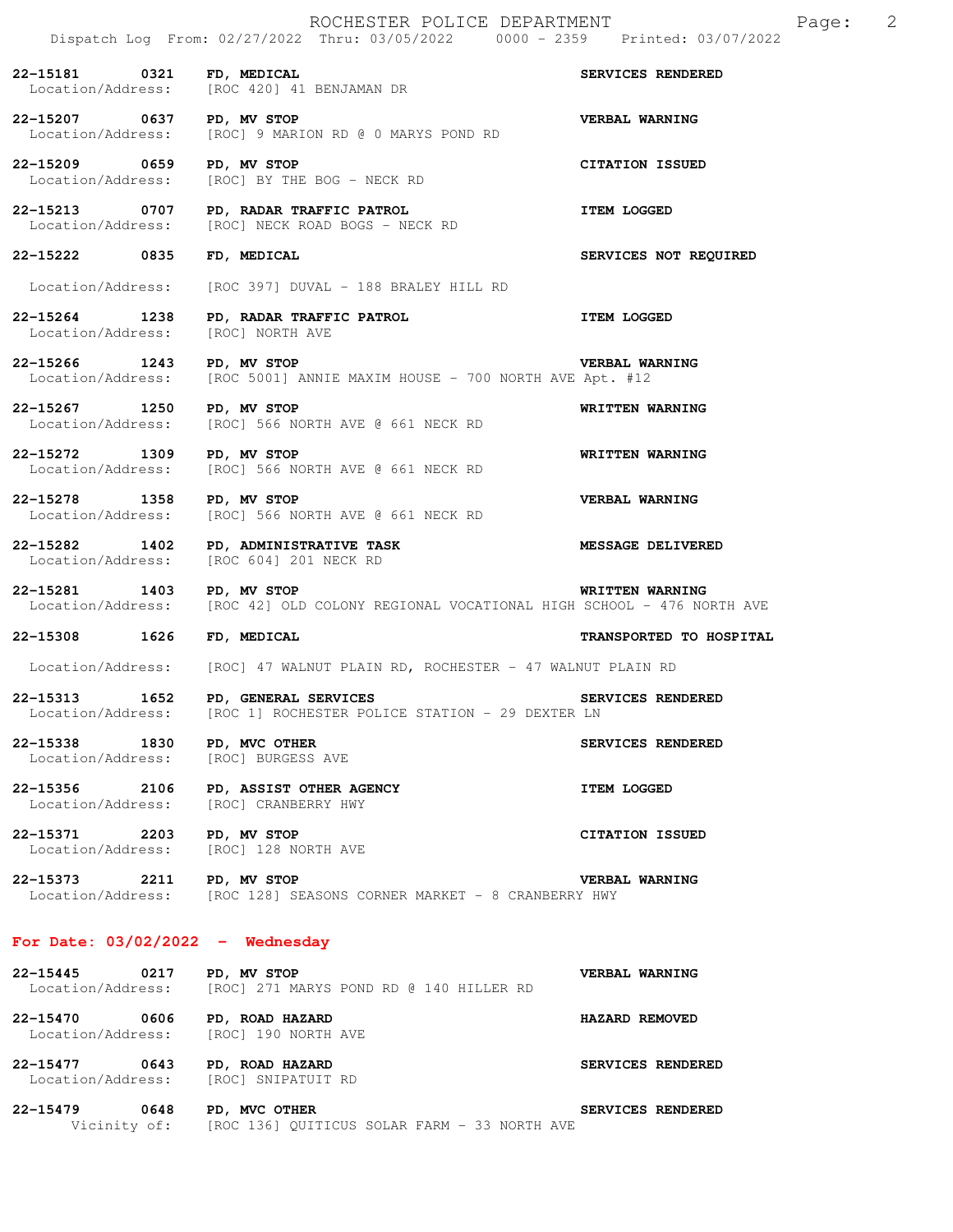|                                                                                       | 22-15484 0656 PD, RADAR TRAFFIC PATROL<br>Location/Address: [ROC] 193 MARYS POND RD                             | CHECKS SECURE            |
|---------------------------------------------------------------------------------------|-----------------------------------------------------------------------------------------------------------------|--------------------------|
| 22-15498 0852 PD, ANIMAL CONTROL<br>Location/Address: [ROC] 510 NORTH AVE             | SERVICES RENDERED                                                                                               |                          |
|                                                                                       | 22-15527 1200 PD, FIREARMS LICENSING<br>Location/Address: [ROC 1] ROCHESTER POLICE STATION - 29 DEXTER LN       | <b>ITEM LOGGED</b>       |
| 22-15534 1239                                                                         | FD, OUTSIDE FIRE<br>Location/Address: [ROC] 212 HARTLEY RD @ 400 VAUGHAN HILL RD                                | <b>INVESTIGATED</b>      |
| 22-15537 1251<br>2-15537 1251 FD, FIRE ALARM<br>Location/Address: [ROC] 129 DEXTER LN |                                                                                                                 | <b>FALSE ALARM</b>       |
|                                                                                       | 22-15550 1349 PD, RADAR TRAFFIC PATROL SERVICES RENDERED<br>Location/Address: [ROC 216] BOAT RAMP - 515 NECK RD |                          |
| 22-15575 1558 FD, MEDICAL                                                             |                                                                                                                 | TRANSPORTED TO HOSPITAL  |
|                                                                                       | $Location/Address:$ [ROC 644] TAYLOR/TILTON - 40 HARTLEY RD                                                     |                          |
| 1642<br>22-15585                                                                      | PD, ANIMAL CONTROL<br>Location/Address: [ROC 2] ROCHESTER TOWN HALL - 1 CONSTITUTION WAY                        | <b>ITEM LOGGED</b>       |
| 22-15590 1707 FD, MEDICAL                                                             |                                                                                                                 | TRANSPORTED TO HOSPITAL  |
| Location/Address: [ROC V] 6 ALLEN RD                                                  |                                                                                                                 |                          |
| 22-15594 1720                                                                         | <b>PD, MVC OTHER</b><br>Location/Address: [ROC 42] OLD COLONY REGIONAL VOCATIONAL HIGH SCHOOL - 476 NORTH AVE   | <b>SERVICES RENDERED</b> |
| 22-15608 1804 PD, MV STOP<br>Location/Address: [ROC] TABER LN                         |                                                                                                                 | VERBAL WARNING           |
| 22-15610 1807 PD, MV STOP                                                             | Location/Address: [ROC] 305 BRALEY HILL RD                                                                      | <b>VERBAL WARNING</b>    |
| Location/Address: [ROC] NEGUS WAY                                                     | 22-15612 1810 PD, SUSPICIOUS ACTIVITY                                                                           | <b>VERBAL WARNING</b>    |
| 22-15615 1816 PD, MV STOP                                                             | Location/Address: [ROC 362] DALTON - 341 BRALEY HILL RD                                                         | VERBAL WARNING           |
| 22-15630 1944 PD, MV STOP<br>Location/Address:                                        | [ROC 196] ROCHESTER GOLF CLUB - GOLF COURSE - 323 ROUNSEVILLE RD                                                | VERBAL WARNING           |
| 22-15632 1949<br>Location/Address:                                                    | PD, RADAR TRAFFIC PATROL<br>[ROC 115] COVANTA SEMASS - 141 CRANBERRY HWY                                        | CHECKS SECURE            |
| 22-15634 1957<br>Location/Address:                                                    | PD, SUSPICIOUS ACTIVITY<br>[ROC] NEGUS WAY                                                                      | VERBAL WARNING           |
| 22-15640 2012<br>Location/Address:                                                    | PD, MV STOP<br>[ROC] BRALEY HILL RD                                                                             | VERBAL WARNING           |
| 22-15644 2026<br>Location/Address:                                                    | PD, WELL BEING CHECK<br>[ROC 346] GEORGE - 531 MARYS POND RD                                                    | SERVICES RENDERED        |
| 22-15646 2054<br>Location/Address:                                                    | PD, MV STOP<br>[ROC 861] 113 PIERCE ST                                                                          | VERBAL WARNING           |
| 22-15649 2115                                                                         | PD, MV STOP<br>Location/Address: [ROC 128] SEASONS CORNER MARKET - 8 CRANBERRY HWY                              | VERBAL WARNING           |
| 22-15664 2142<br>Location/Address:                                                    | PD, MV STOP<br>[ROC] 105 CRANBERRY HWY @ 129 KINGS HWY                                                          | VERBAL WARNING           |
| 22-15666 2154<br>Location/Address:                                                    | PD, MV STOP<br>[ROC] 105 CRANBERRY HWY @ 129 KINGS HWY                                                          | VERBAL WARNING           |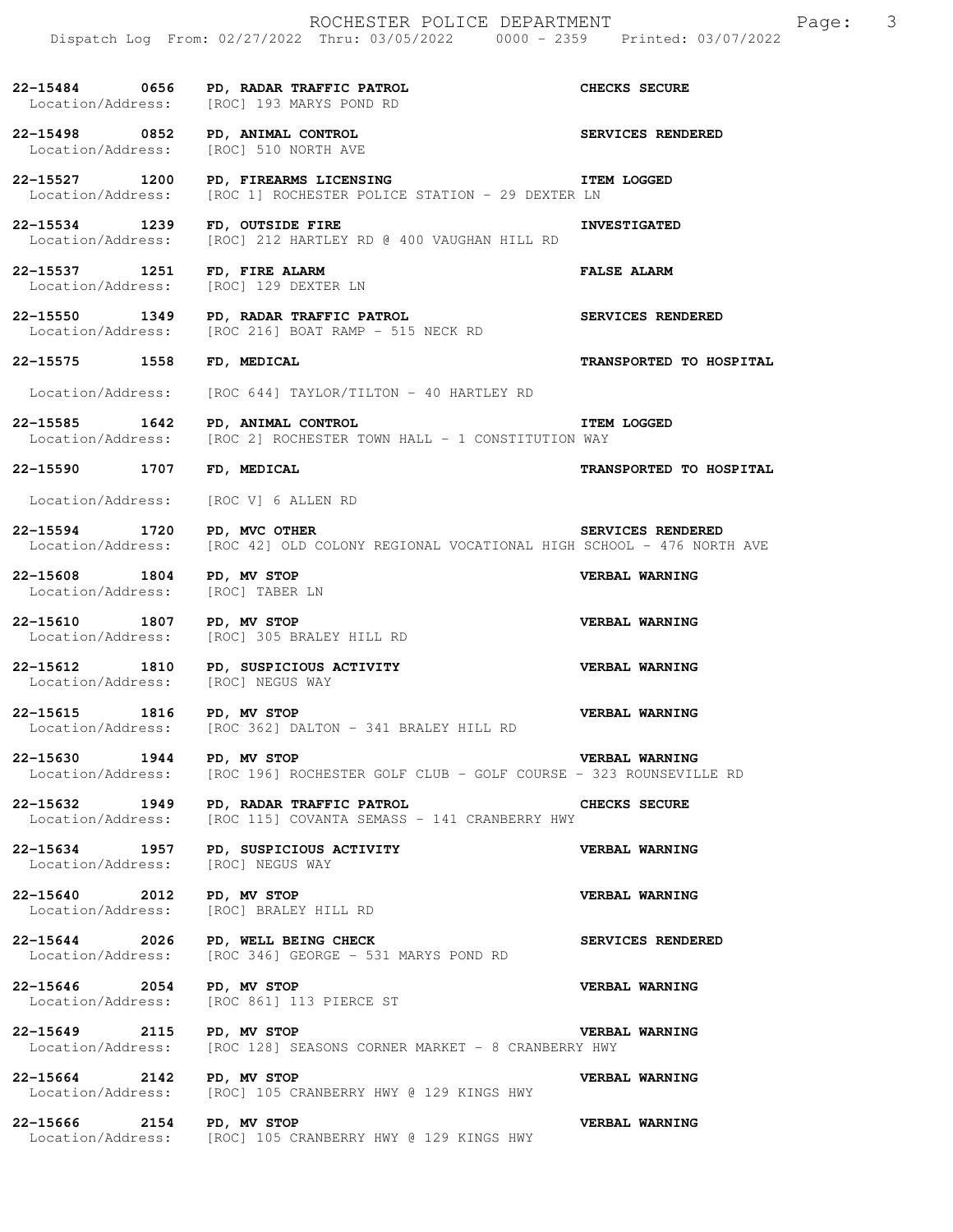| 22-15669<br>Location/Address: | 2204 | PD, MV ERRATIC<br>[ROC] COUNTY RD                      | <b>INVESTIGATED</b> |  |
|-------------------------------|------|--------------------------------------------------------|---------------------|--|
| 22-15677<br>Location/Address: | 2239 | PD, MV STOP<br>[ROC] 96 NORTH AVE @ 350 BRALEY HILL RD | VERBAL WARNING      |  |
| 22-15685<br>Location/Address: | 2250 | PD, MV STOP<br>[ROC] ON ACUSHNET LINE - BRALEY HILL RD | VERBAL WARNING      |  |

#### **For Date: 03/03/2022 - Thursday**

| 22-15816 | 0905 | <b>MEDICAL</b><br>FD. | <b>TRANSPORT</b> |
|----------|------|-----------------------|------------------|
|----------|------|-----------------------|------------------|

Location/Address: [ROC] 529 NORTH AVE, ROCHESTER - 529 NORTH AVE

- **22-15847 1302 PD, RADAR TRAFFIC PATROL SERVICES RENDERED**  [ROC] 800 WALNUT PLAIN RD
- **22-15848 1303 PD, ANIMAL CONTROL SERVICES RENDERED**  Location/Address: [ROC 247] DECKER - 405 NECK RD
- **22-15864 1422 PD, ANIMAL CONTROL UNFOUNDED**  [ROC] 114 PIERCE ST
- **22-15872 1454 PD, MV STOP VERBAL WARNING**  Location/Address: [ROC] 157 MARYS POND RD
- **22-15882 1646 PD, 911 CALL CONFIRMED**  Location/Address: [ROC 472] LAGREZE/STANGOHR - 15 SHADOW FARM LN
- **22-15915 1920 PD, MV STOP ITEM LOGGED**  Location/Address: [ROC] FIRE LANE - BRALEY HILL RD **22-15917 1925 PD, MV STOP ARREST**

### **For Date: 03/04/2022 - Friday**

Location/Address: [ROC] NORTH AVE

| 22-16080<br>1000<br>Location/Address:     | PD, RADAR TRAFFIC PATROL<br>[ROC] 326 NECK RD | <b>ITEM LOGGED</b>    |
|-------------------------------------------|-----------------------------------------------|-----------------------|
| 22-16089<br>1038<br>Location/Address:     | PD, MV STOP<br>[ROC] 76 MARION RD             | VERBAL WARNING        |
| 22-16092<br>1118                          | PD, 911 TRANSFER CALL                         | REFER TO OTHER AGENCY |
| Location/Address:                         | [ROC] RTE 495 NB N EXIT 2                     |                       |
| $22 - 16093$<br>1128<br>Location/Address: | PD, MV STOP<br>100 MARION RD<br>[ROC]         | VERBAL WARNING        |

**22-16094 1133 PD, MV STOP CITATION ISSUED**  Location/Address: [ROC] 91 WALNUT PLAIN RD

**22-16143 1747 PD, MV STOP CONSERVERBAL WARNING Location/Address:** [ROC] 590 NEW BEDFORD RD [ROC] 590 NEW BEDFORD RD

**22-16153 1810 PD, MV STOP VERBAL WARNING**  Location/Address: [ROC] NEAR LAKEVILLE TOWN LINE - BRALEY HILL RD

**22-16161 1900 PD, SUSPICIOUS ACTIVITY 1900 INVESTIGATED**<br>
Location/Address: [ROC] NEGUS WAY Location/Address:

**22-16163 1938 PD, MV STOP WRITTEN WARNING**  Location/Address: [ROC] 500 SNIPATUIT RD

**22-16193 2144 PD, MV STOP VERBAL WARNING** 

**22 D TO HOSPITAL**